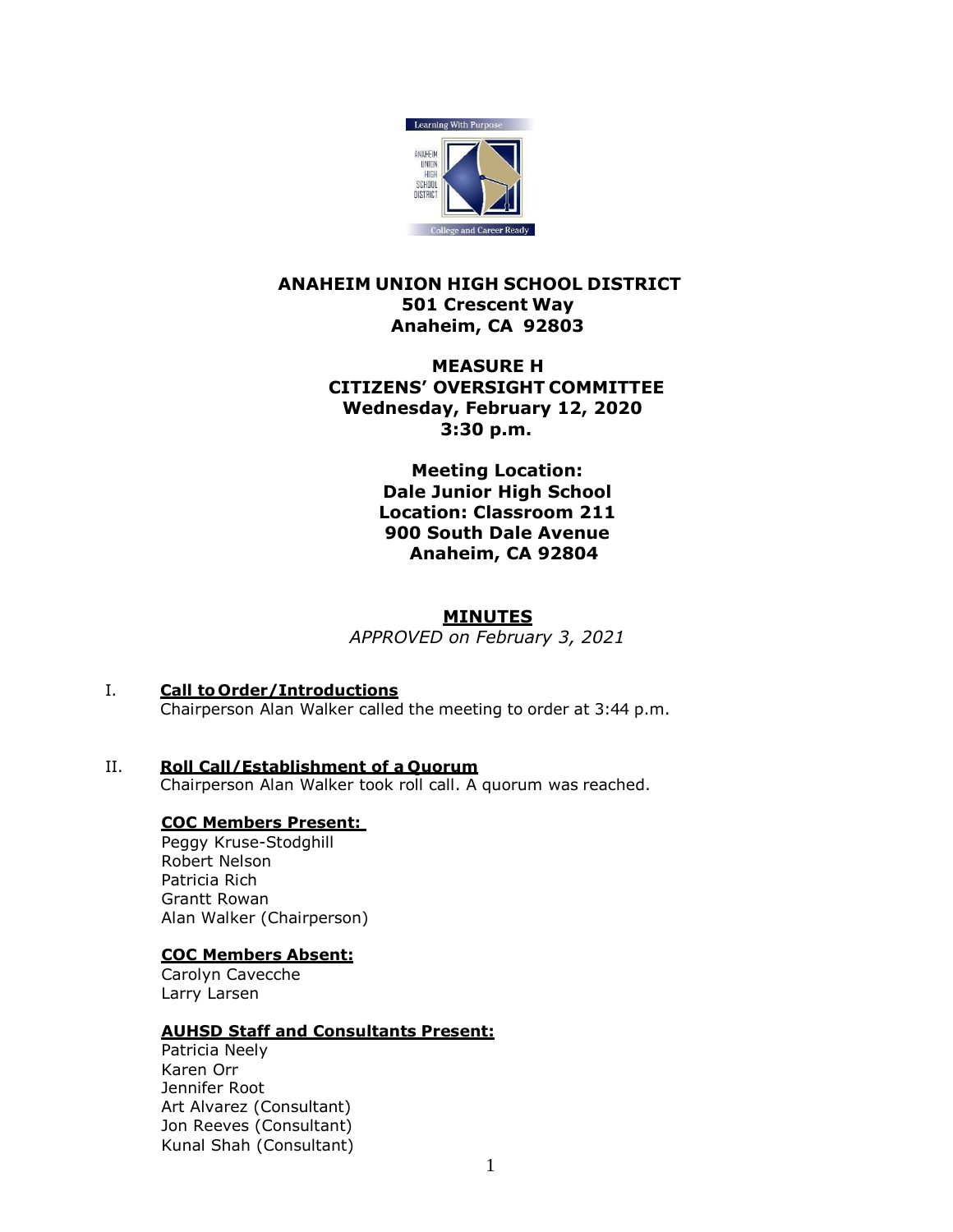Bobby Patel (Auditor, Eide Bailly, LLP)

### **Members of the Public Present:**

Blanca Jauregui Janet Potter

## III. **Adoption of Agenda and Approval of Minutes**

Committee member Robert Nelson made a motion that was seconded by committee member Peggy Stodghill-Kruse to adopt the agenda of the February 12, 2020, COC meeting. All committee members agreed and the agenda was adopted.

Committee member Robert Nelson made a motion that was seconded by committee member Grantt Rowan to approve the draft minutes of the November 14, 2019, COC meeting. All committee members agreed and the minutes were approved.

### IV. **Public Comment**

Citizen Janet Potter brought up a question that committee member Cavecche had asked at a previous COC meeting.

#### Question:

"Why have Measure H staff salary costs increased in the last year?"

### Dr. Root responded:

"Whereas we are not able to pay typical administrative costs out of the Bond we are able to put in costs for the oversight and management of the Bond. In the past year or so, we have ramped up the number of Measure H projects we are doing and therefore, we have increased the personnel needed to oversee and manage the projects. We have great oversight of which personnel is included in Measure H funding and our Director of Facilities reviews the workload of our staff regularly and adjusts their percentage of funding from Measure H as dictated by our projects. We have also just recently had an audit of our Bond expenditures where our independent auditor reviewed our expenditures, and found them to be correct, and appropriate uses of our bond dollars."

Dr. Root proceeded to state that the committee would be hearing directly from the auditor regarding the audit's findings later in the meeting.

## V. **Staff Update on Measure H Program**

Measure H program and financial/expenditure reports were not presented at this meeting.

## VI. **Discussion/Information Items**

At 3:54 p.m., upon addressing public comments, the committee proceeded to tour the Dale Junior High School project areas to observe the progress of the work. The tour was led by project manager Art Alvarez, architect Jon Reeves, and Patricia Neely. The committee visited the modernized classroom buildings, STEAM labs, learning courtyards, and viewed through the construction fence the current phase of work (Gym, Shower/Locker rooms, new 2-story building and Polaris). At 4:30 p.m., upon completion of the tour, citizen Janet Potter left the group, and the COC continued with its meeting.